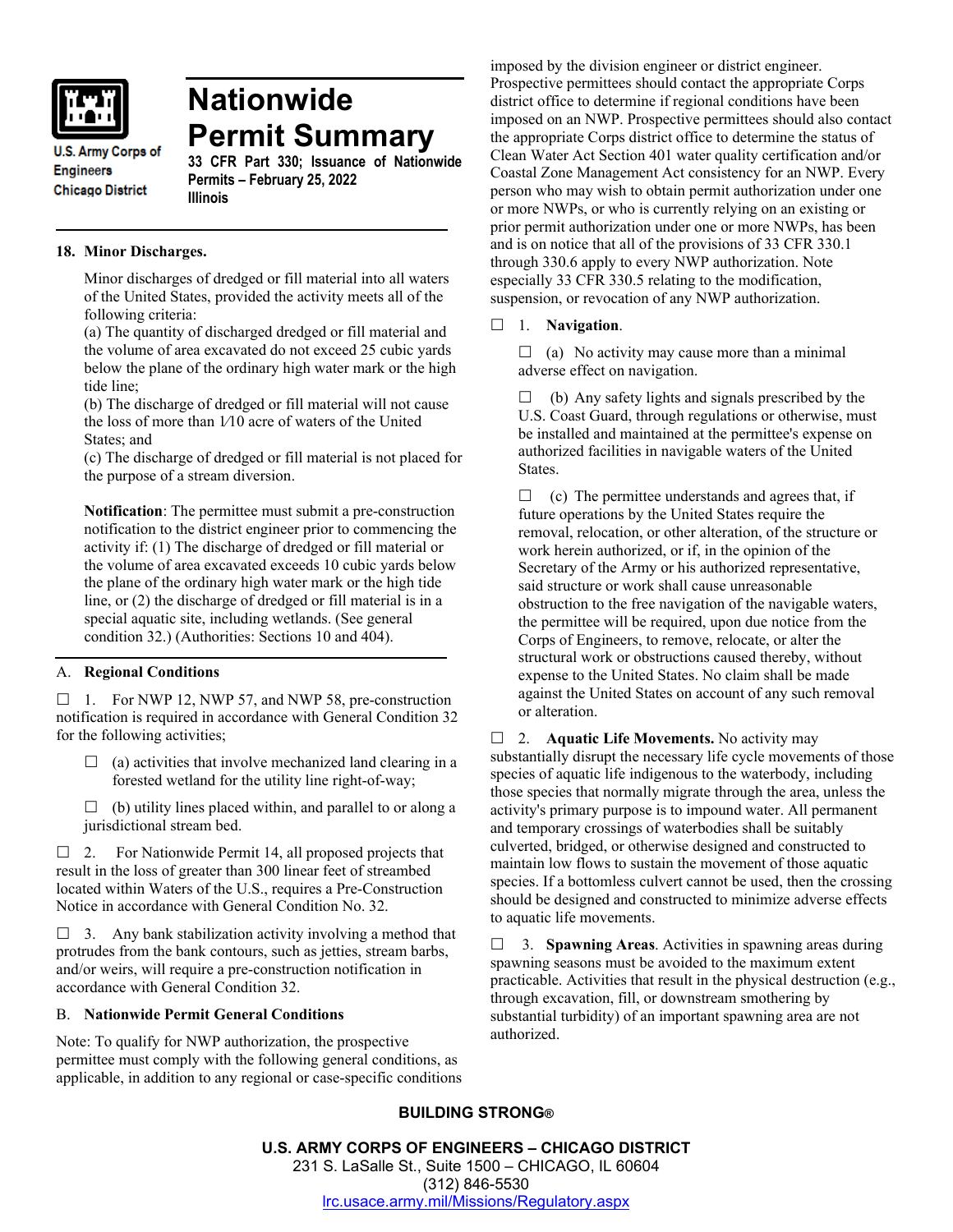4. **Migratory Bird Breeding Areas.** Activities in waters of the United States that serve as breeding areas for migratory birds must be avoided to the maximum extent practicable.

 5. **Shellfish Beds**. No activity may occur in areas of concentrated shellfish populations, unless the activity is directly related to a shellfish harvesting activity authorized by NWPs 4 and 48, or is a shellfish seeding or habitat restoration activity authorized by NWP 27.

 6. **Suitable Material**. No activity may use unsuitable material (e.g., trash, debris, car bodies, asphalt, etc.). Material used for construction or discharged must be free from toxic pollutants in toxic amounts (see section 307 of the Clean Water Act).

 7. **Water Supply Intakes**. No activity may occur in the proximity of a public water supply intake, except where the activity is for the repair or improvement of public water supply intake structures or adjacent bank stabilization.

 8. **Adverse Effects from Impoundments**. If the activity creates an impoundment of water, adverse effects to the aquatic system due to accelerating the passage of water, and/or restricting its flow must be minimized to the maximum extent practicable.

 9. **Management of Water Flows**. To the maximum extent practicable, the pre-construction course, condition, capacity, and location of open waters must be maintained for each activity, including stream channelization, storm water management activities, and temporary and permanent road crossings, except as provided below. The activity must be constructed to withstand expected high flows. The activity must not restrict or impede the passage of normal or high flows, unless the primary purpose of the activity is to impound water or manage high flows. The activity may alter the pre-construction course, condition, capacity, and location of open waters if it benefits the aquatic environment (e.g., stream restoration or relocation activities).

 10. **Fills Within 100-Year Floodplains**. The activity must comply with applicable FEMA-approved state or local floodplain management requirements.

 11. **Equipment**. Heavy equipment working in wetlands or mudflats must be placed on mats, or other measures must be taken to minimize soil disturbance.

 12. **Soil Erosion and Sediment Controls**. Appropriate soil erosion and sediment controls must be used and maintained in effective operating condition during construction, and all exposed soil and other fills, as well as any work below the ordinary high water mark or high tide line, must be permanently stabilized at the earliest practicable date. Permittees are encouraged to perform work within waters of the United States during periods of low-flow or no-flow, or during low tides.

 13. **Removal of Temporary Fills**. Temporary structures must be removed, to the maximum extent practicable, after their use has been discontinued. Temporary fills must be removed in their entirety and the affected areas returned to pre-construction elevations. The affected areas must be revegetated, as appropriate.

 14. **Proper Maintenance**. Any authorized structure or fill shall be properly maintained, including maintenance to ensure public safety and compliance with applicable NWP general

 15. **Single and Complete Project**. The activity must be a single and complete project. The same NWP cannot be used more than once for the same single and complete project.

### 16. **Wild and Scenic Rivers**.

 $\Box$  (a) No NWP activity may occur in a component of the National Wild and Scenic River System, or in a river officially designated by Congress as a "study river" for possible inclusion in the system while the river is in an official study status, unless the appropriate Federal agency with direct management responsibility for such river, has determined in writing that the proposed activity will not adversely affect the Wild and Scenic River designation or study status.

 $\Box$  (b) If a proposed NWP activity will occur in a component of the National Wild and Scenic River System, or in a river officially designated by Congress as a "study river" for possible inclusion in the system while the river is in an official study status, the permittee must submit a preconstruction notification (see general condition 32). The district engineer will coordinate the PCN with the Federal agency with direct management responsibility for that river. Permittees shall not begin the NWP activity until notified by the district engineer that the Federal agency with direct management responsibility for that river has determined in writing that the proposed NWP activity will not adversely affect the Wild and Scenic River designation or study status.

 $\Box$  (c) Information on Wild and Scenic Rivers may be obtained from the appropriate Federal land management agency responsible for the designated Wild and Scenic River or study river (e.g., National Park Service, U.S. Forest Service, Bureau of Land Management, U.S. Fish and Wildlife Service). Information on these rivers is also available at: http://www.rivers.gov/.

 17. **Tribal Rights**. No activity or its operation may impair reserved tribal rights, including, but not limited to, reserved water rights and treaty fishing and hunting rights.

## 18. **Endangered Species**.

 $\Box$  (a) No activity is authorized under any NWP which is likely to directly or indirectly jeopardize the continued existence of a threatened or endangered species or a species proposed for such designation, as identified under the Federal Endangered Species Act (ESA), or which will directly or indirectly destroy or adversely modify the critical habitat of such species. No activity is authorized under any NWP which "may affect" a listed species or critical habitat, unless ESA section 7 consultation addressing the consequences of the proposed activity on listed species or critical habitat has been completed. See 50 CFR 402.02 for the definition of "effects of the action" for the purposes of ESA section 7 consultation, as well as 50 CFR 402.17, which provides further explanation under ESA section 7 regarding "activities that are reasonably certain to occur" and "consequences caused by the proposed action."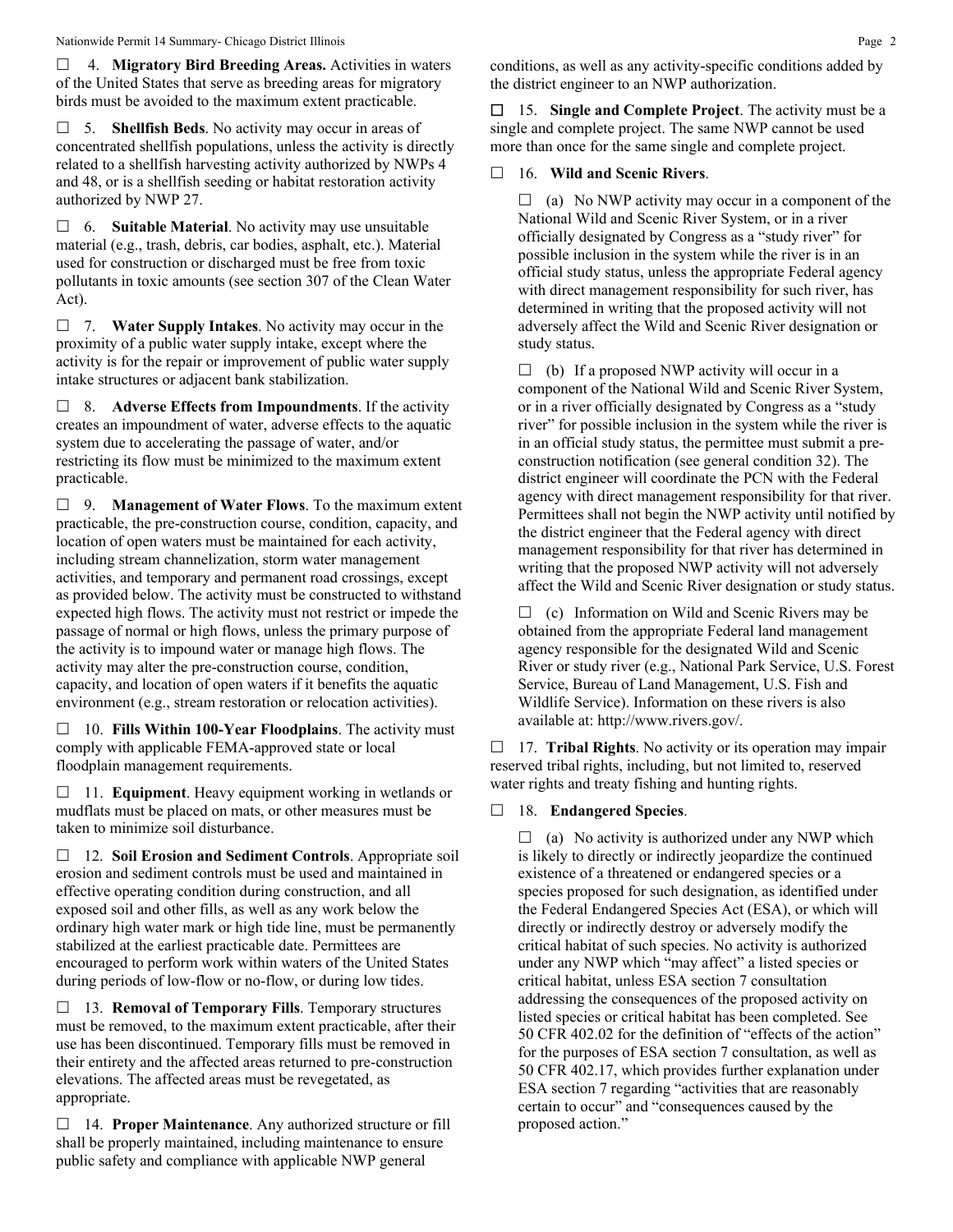$\Box$  (b) Federal agencies should follow their own procedures for complying with the requirements of the ESA (see 33 CFR 330.4(f)(1)). If pre-construction notification is required for the proposed activity, the Federal permittee must provide the district engineer with the appropriate documentation to demonstrate compliance with those requirements. The district engineer will verify that the appropriate documentation has been submitted. If the appropriate documentation has not been submitted, additional ESA section 7 consultation may be necessary for the activity and the respective federal agency would be responsible for fulfilling its obligation under section 7 of the ESA.

 $\Box$  (c) Non-federal permittees must submit a preconstruction notification to the district engineer if any listed species (or species proposed for listing) or designated critical habitat (or critical habitat proposed such designation) might be affected or is in the vicinity of the activity, or if the activity is located in designated critical habitat or critical habitat proposed for such designation, and shall not begin work on the activity until notified by the district engineer that the requirements of the ESA have been satisfied and that the activity is authorized. For activities that might affect Federally-listed endangered or threatened species (or species proposed for listing) or designated critical habitat (or critical habitat proposed for such designation), the pre-construction notification must include the name(s) of the endangered or threatened species (or species proposed for listing) that might be affected by the proposed activity or that utilize the designated critical habitat (or critical habitat proposed for such designation) that might be affected by the proposed activity. The district engineer will determine whether the proposed activity "may affect" or will have "no effect" to listed species and designated critical habitat and will notify the non-Federal applicant of the Corps' determination within 45 days of receipt of a complete preconstruction notification. For activities where the non-Federal applicant has identified listed species (or species proposed for listing) or designated critical habitat (or critical habitat proposed for such designation) that might be affected or is in the vicinity of the activity, and has so notified the Corps, the applicant shall not begin work until the Corps has provided notification that the proposed activity will have "no effect" on listed species (or species proposed for listing or designated critical habitat (or critical habitat proposed for such designation), or until ESA section 7 consultation or conference has been completed. If the non-Federal applicant has not heard back from the Corps within 45 days, the applicant must still wait for notification from the Corps.

 $\Box$  (d) As a result of formal or informal consultation with the FWS or NMFS the district engineer may add species-specific permit conditions to the NWPs.

 $\Box$  (e) Authorization of an activity by an NWP does not authorize the "take" of a threatened or endangered species as defined under the ESA. In the absence of separate authorization (e.g., an ESA Section 10 Permit, a Biological Opinion with "incidental take" provisions, etc.) from the FWS or the NMFS, the Endangered Species Act prohibits any person subject to the jurisdiction of the

 $\Box$  (f) If the non-federal permittee has a valid ESA section  $10(a)(1)(B)$  incidental take permit with an approved Habitat Conservation Plan for a project or a group of projects that includes the proposed NWP activity, the non-federal applicant should provide a copy of that ESA section  $10(a)(1)(B)$  permit with the PCN required by paragraph (c) of this general condition. The district engineer will coordinate with the agency that issued the ESA section  $10(a)(1)(B)$  permit to determine whether the proposed NWP activity and the associated incidental take were considered in the internal ESA section 7 consultation conducted for the ESA section  $10(a)(1)(B)$  permit. If that coordination results in concurrence from the agency that the proposed NWP activity and the associated incidental take were considered in the internal ESA section 7 consultation for the ESA section  $10(a)(1)(B)$  permit, the district engineer does not need to conduct a separate ESA section 7 consultation for the proposed NWP activity. The district engineer will notify the non-federal applicant within 45 days of receipt of a complete pre-construction notification whether the ESA section  $10(a)(1)(B)$  permit covers the proposed NWP activity or whether additional ESA section 7 consultation is required.

 $\Box$  (g) Information on the location of threatened and endangered species and their critical habitat can be obtained directly from the offices of the FWS and NMFS or their world wide web pages at http://www.fws.gov/ or http://www.fws.gov/ipac and

http://www.nmfs.noaa.gov/pr/species/esa/ respectively.

 19. **Migratory Birds and Bald and Golden Eagles**. The permittee is responsible for ensuring that an action authorized by NWP complies with the Migratory Bird Treaty Act and the Bald and Golden Eagle Protection Act. The permittee is responsible for contacting the appropriate local office of the U.S. Fish and Wildlife Service to determine what measures, if any, are necessary or appropriate to reduce adverse effects to migratory birds or eagles, including whether "incidental take" permits are necessary and available under the Migratory Bird Treaty Act or Bald and Golden Eagle Protection Act for a particular activity.

#### 20. **Historic Properties**.

 $\Box$  (a) No activity is authorized under any NWP which may have the potential to cause effects to properties listed, or eligible for listing, in the National Register of Historic Places until the requirements of Section 106 of the National Historic Preservation Act (NHPA) have been satisfied.

 $\Box$  (b) Federal permittees should follow their own procedures for complying with the requirements of section 106 of the National Historic Preservation Act (see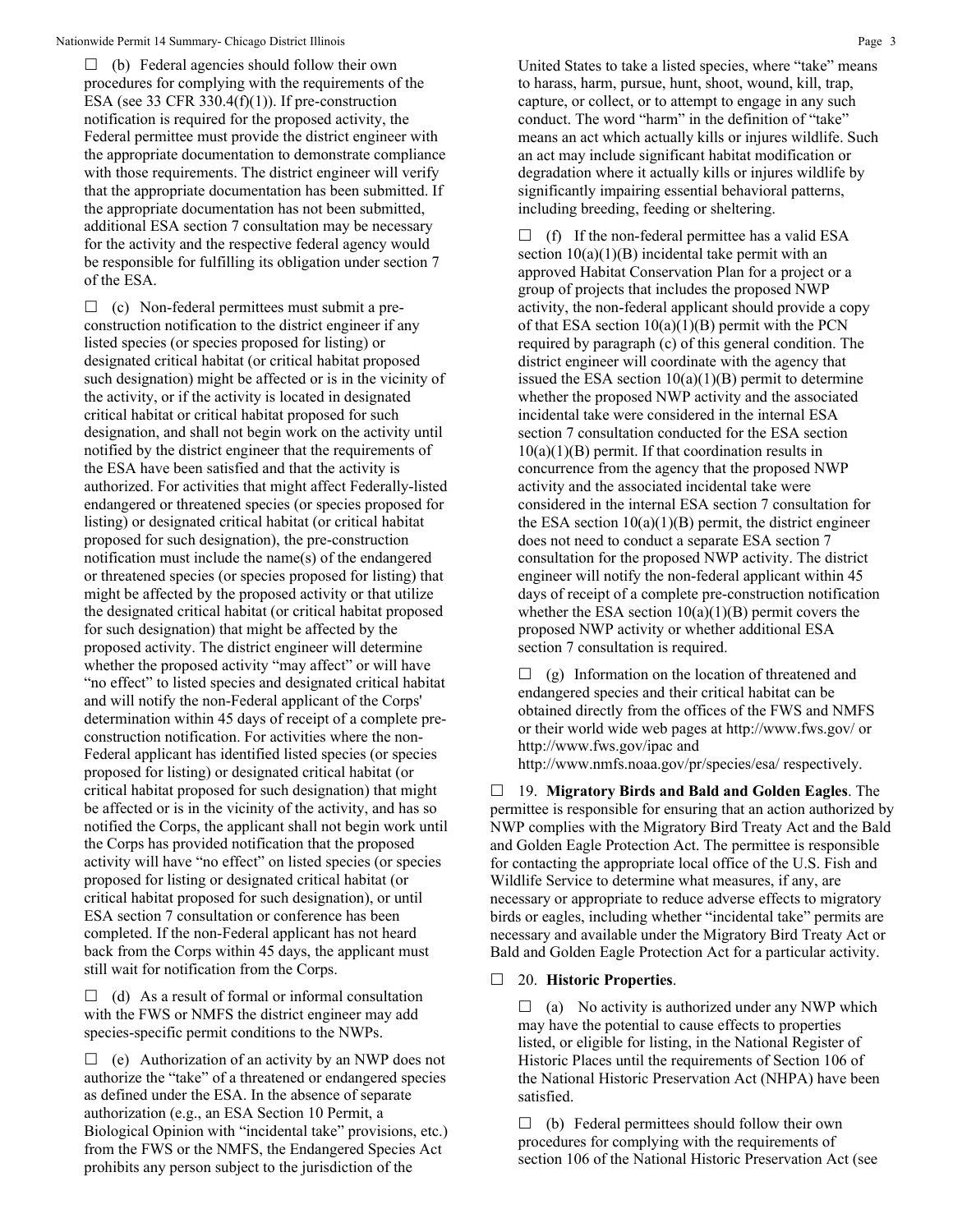33 CFR 330.4(g)(1)). If pre-construction notification is required for the proposed NWP activity, the Federal permittee must provide the district engineer with the appropriate documentation to demonstrate compliance with those requirements. The district engineer will verify that the appropriate documentation has been submitted. If the appropriate documentation is not submitted, then additional consultation under section 106 may be necessary. The respective federal agency is responsible for fulfilling its obligation to comply with section 106.

 $\Box$  (c) Non-federal permittees must submit a preconstruction notification to the district engineer if the NWP activity might have the potential to cause effects to any historic properties listed on, determined to be eligible for listing on, or potentially eligible for listing on the National Register of Historic Places, including previously unidentified properties. For such activities, the preconstruction notification must state which historic properties might have the potential to be affected by the proposed NWP activity or include a vicinity map indicating the location of the historic properties or the potential for the presence of historic properties. Assistance regarding information on the location of, or potential for, the presence of historic properties can be sought from the State Historic Preservation Officer, Tribal Historic Preservation Officer, or designated tribal representative, as appropriate, and the National Register of Historic Places (see 33 CFR 330.4(g)). When reviewing pre-construction notifications, district engineers will comply with the current procedures for addressing the requirements of section 106 of the National Historic Preservation Act. The district engineer shall make a reasonable and good faith effort to carry out appropriate identification efforts commensurate with potential impacts, which may include background research, consultation, oral history interviews, sample field investigation, and/or field survey. Based on the information submitted in the PCN and these identification efforts, the district engineer shall determine whether the proposed NWP activity has the potential to cause effects on the historic properties. Section 106 consultation is not required when the district engineer determines that the activity does not have the potential to cause effects on historic properties (see 36 CFR 800.3(a)). Section 106 consultation is required when the district engineer determines that the activity has the potential to cause effects on historic properties. The district engineer will conduct consultation with consulting parties identified under 36 CFR 800.2(c) when he or she makes any of the following effect determinations for the purposes of section 106 of the NHPA: No historic properties affected, no adverse effect, or adverse effect.

 $\Box$  (d) Where the non-Federal applicant has identified historic properties on which the proposed NWP activity might have the potential to cause effects and has so notified the Corps, the non-Federal applicant shall not begin the activity until notified by the district engineer either that the activity has no potential to cause effects to historic properties or that NHPA section 106 consultation has been completed. For non-federal permittees, the district engineer will notify the prospective permittee

within 45 days of receipt of a complete pre-construction notification whether NHPA section 106 consultation is required. If NHPA section 106 consultation is required, the district engineer will notify the non-Federal applicant that he or she cannot begin the activity until section 106 consultation is completed. If the non-Federal applicant has not heard back from the Corps within 45 days, the applicant must still wait for notification from the Corps.

 $\Box$  (e) Prospective permittees should be aware that section 110k of the NHPA (54 U.S.C. 306113) prevents the Corps from granting a permit or other assistance to an applicant who, with intent to avoid the requirements of section 106 of the NHPA, has intentionally significantly adversely affected a historic property to which the permit would relate, or having legal power to prevent it, allowed such significant adverse effect to occur, unless the Corps, after consultation with the Advisory Council on Historic Preservation (ACHP), determines that circumstances justify granting such assistance despite the adverse effect created or permitted by the applicant. If circumstances justify granting the assistance, the Corps is required to notify the ACHP and provide documentation specifying the circumstances, the degree of damage to the integrity of any historic properties affected, and proposed mitigation. This documentation must include any views obtained from the applicant, SHPO/THPO, appropriate Indian tribes if the undertaking occurs on or affects historic properties on tribal lands or affects properties of interest to those tribes, and other parties known to have a legitimate interest in the impacts to the permitted activity on historic properties.

 21. **Discovery of Previously Unknown Remains and Artifacts**. Permittees that discover any previously unknown historic, cultural or archeological remains and artifacts while accomplishing the activity authorized by NWP, they must immediately notify the district engineer of what they have found, and to the maximum extent practicable, avoid construction activities that may affect the remains and artifacts until the required coordination has been completed. The district engineer will initiate the Federal, Tribal, and state coordination required to determine if the items or remains warrant a recovery effort or if the site is eligible for listing in the National Register of Historic Places.

 22. **Designated Critical Resource Waters**. Critical resource waters include, NOAA-managed marine sanctuaries and marine monuments, and National Estuarine Research Reserves. The district engineer may designate, after notice and opportunity for public comment, additional waters officially designated by a state as having particular environmental or ecological significance, such as outstanding national resource waters or state natural heritage sites. The district engineer may also designate additional critical resource waters after notice and opportunity for public comment.

 $\Box$  (a) Discharges of dredged or fill material into waters of the United States are not authorized by NWPs 7, 12, 14, 16, 17, 21, 29, 31, 35, 39, 40, 42, 43, 44, 49, 50, 51, 52, 57, and 58 for any activity within, or directly affecting, critical resource waters, including wetlands adjacent to such waters.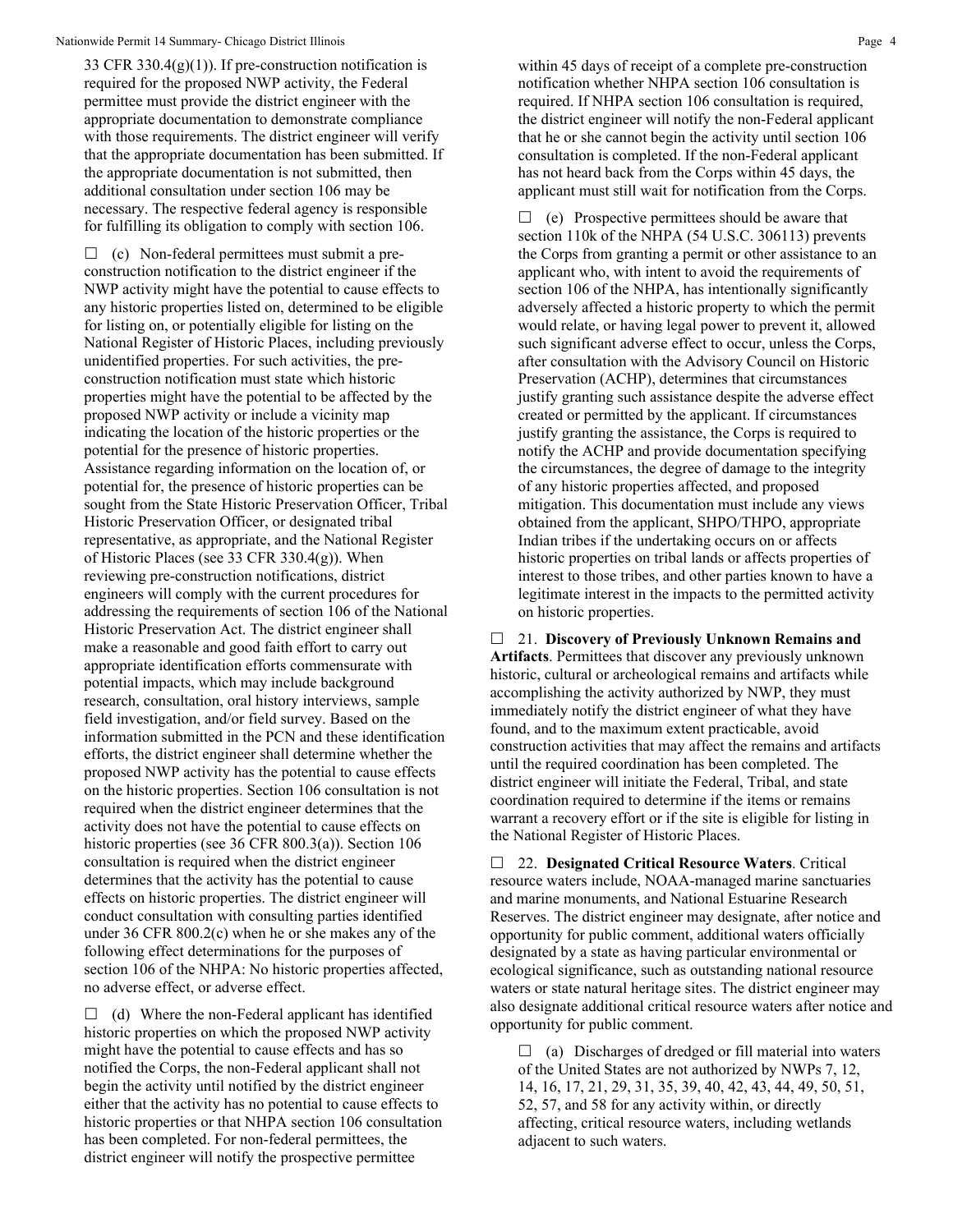$\Box$  (b) For NWPs 3, 8, 10, 13, 15, 18, 19, 22, 23, 25, 27, 28, 30, 33, 34, 36, 37, 38, and 54, notification is required in accordance with general condition 32, for any activity proposed by permittees in the designated critical resource waters including wetlands adjacent to those waters. The district engineer may authorize activities under these NWPs only after she or he determines that the impacts to the critical resource waters will be no more than minimal.

 23. **Mitigation**. The district engineer will consider the following factors when determining appropriate and practicable mitigation necessary to ensure that the individual and cumulative adverse environmental effects are no more than minimal:

 $\Box$  (a) The activity must be designed and constructed to avoid and minimize adverse effects, both temporary and permanent, to waters of the United States to the maximum extent practicable at the project site (i.e., on site).

 $\Box$  (b) Mitigation in all its forms (avoiding, minimizing, rectifying, reducing, or compensating for resource losses) will be required to the extent necessary to ensure that the individual and cumulative adverse environmental effects are no more than minimal.

 $\Box$  (c) Compensatory mitigation at a minimum one-forone ratio will be required for all wetland losses that exceed 1/10-acre and require pre-construction notification, unless the district engineer determines in writing that either some other form of mitigation would be more environmentally appropriate or the adverse environmental effects of the proposed activity are no more than minimal, and provides an activity-specific waiver of this requirement. For wetland losses of 1/10 acre or less that require pre-construction notification, the district engineer may determine on a case-by-case basis that compensatory mitigation is required to ensure that the activity results in only minimal adverse environmental effects.

 $\Box$  (d) Compensatory mitigation at a minimum one-forone ratio will be required for all losses of stream bed that exceed 3/100-acre and require pre-construction notification, unless the district engineer determines in writing that either some other form of mitigation would be more environmentally appropriate or the adverse environmental effects of the proposed activity are no more than minimal, and provides an activity-specific waiver of this requirement.

This compensatory mitigation requirement may be satisfied through the restoration or enhancement of riparian areas next to streams in accordance with paragraph (e) of this general condition. For losses of stream bed of 3/100-acre or less that require preconstruction notification, the district engineer may determine on a case-by-case basis that compensatory mitigation is required to ensure that the activity results in only minimal adverse environmental effects. Compensatory mitigation for losses of streams should be provided, if practicable, through stream rehabilitation, enhancement, or preservation, since streams are difficultto-replace resources (see  $33 \text{ CFR } 332.3(e)(3)$ ).

 $\Box$  (e) Compensatory mitigation plans for NWP activities in or near streams or other open waters will normally include a requirement for the restoration or enhancement, maintenance, and legal protection (e.g., conservation easements) of riparian areas next to open waters. In some cases, the restoration or maintenance/protection of riparian areas may be the only compensatory mitigation required. If restoring riparian areas involves planting vegetation, only native species should be planted. The width of the required riparian area will address documented water quality or aquatic habitat loss concerns. Normally, the riparian area will be 25 to 50 feet wide on each side of the stream, but the district engineer may require slightly wider riparian areas to address documented water quality or habitat loss concerns. If it is not possible to restore or maintain/protect a riparian area on both sides of a stream, or if the waterbody is a lake or coastal waters, then restoring or maintaining/protecting a riparian area along a single bank or shoreline may be sufficient.

Where both wetlands and open waters exist on the project site, the district engineer will determine the appropriate compensatory mitigation (e.g., riparian areas and/or wetlands compensation) based on what is best for the aquatic environment on a watershed basis. In cases where riparian areas are determined to be the most appropriate form of minimization or compensatory mitigation, the district engineer may waive or reduce the requirement to provide wetland compensatory mitigation for wetland losses.

 $\Box$  (f) Compensatory mitigation projects provided to offset losses of aquatic resources must comply with the applicable provisions of 33 CFR part 332.

 $\Box$  (1) The prospective permittee is responsible for proposing an appropriate compensatory mitigation option if compensatory mitigation is necessary to ensure that the activity results in no more than minimal adverse environmental effects. For the NWPs, the preferred mechanism for providing compensatory mitigation is mitigation bank credits or in-lieu fee program credits (see 33 CFR 332.3(b)(2) and (3)). However, if an appropriate number and type of mitigation bank or in-lieu credits are not available at the time the PCN is submitted to the district engineer, the district engineer may approve the use of permittee-responsible mitigation.

 $\Box$  (2) The amount of compensatory mitigation required by the district engineer must be sufficient to ensure that the authorized activity results in no more than minimal individual and cumulative adverse environmental effects (see 33 CFR 330.1(e)(3)). (See also 33 CFR 332.3(f).)

 $\Box$  (3) Since the likelihood of success is greater and the impacts to potentially valuable uplands are reduced, aquatic resource restoration should be the first compensatory mitigation option considered for permittee-responsible mitigation.

 $\Box$  (4) If permittee-responsible mitigation is the proposed option, the prospective permittee is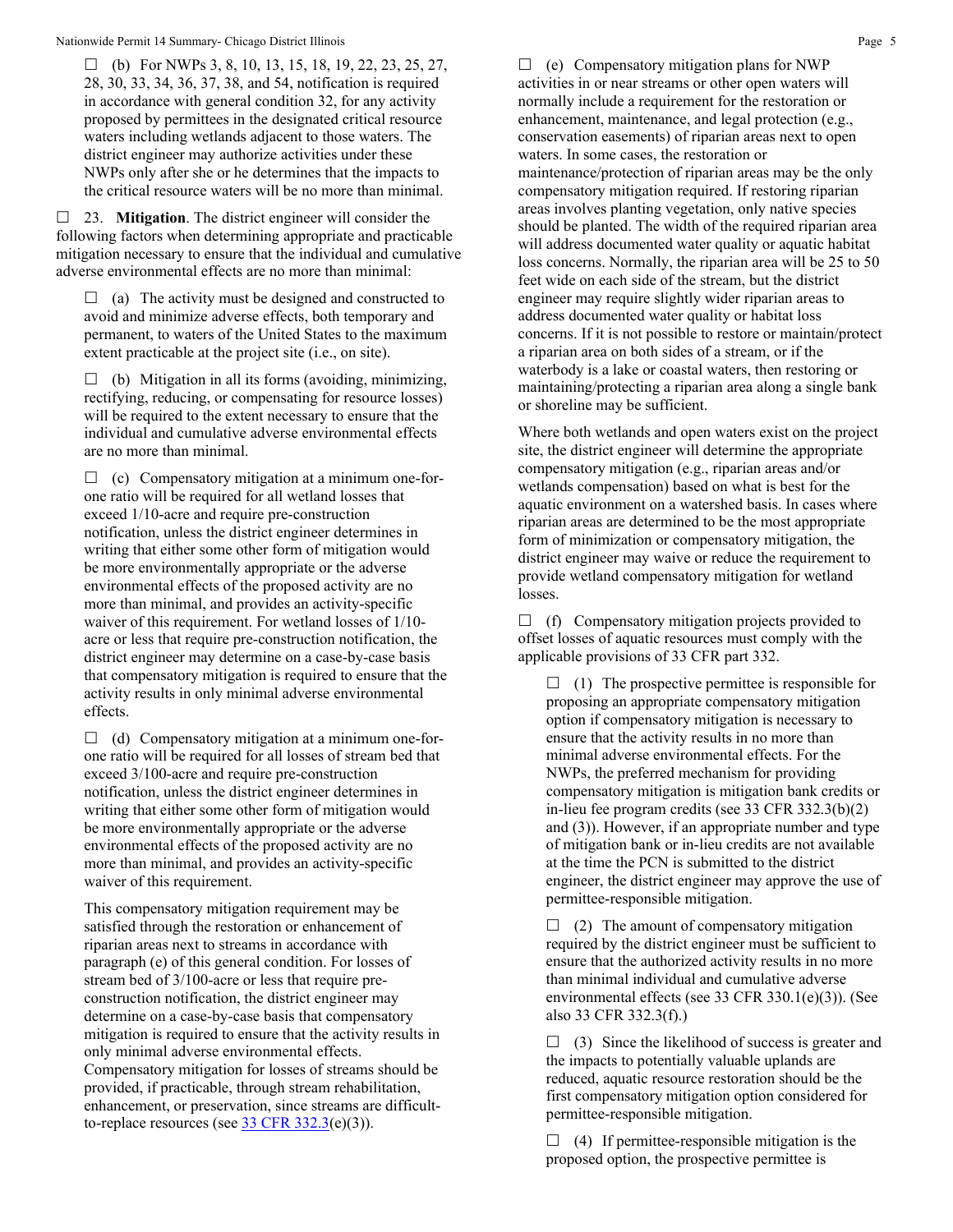responsible for submitting a mitigation plan. A conceptual or detailed mitigation plan may be used by the district engineer to make the decision on the NWP verification request, but a final mitigation plan that addresses the applicable requirements of 33 CFR  $332.4(c)(2)$  through (14) must be approved by the district engineer before the permittee begins work in waters of the United States, unless the district engineer determines that prior approval of the final mitigation plan is not practicable or not necessary to ensure timely completion of the required compensatory mitigation (see 33 CFR 332.3(k)(3)).

 $\Box$  (5) If mitigation bank or in-lieu fee program credits are the proposed option, the mitigation plan needs to address only the baseline conditions at the impact site and the number of credits to be provided (see 33 CFR 332.4(c)(1)(ii)).

 $\Box$  (6) Compensatory mitigation requirements (e.g., resource type and amount to be provided as compensatory mitigation, site protection, ecological performance standards, monitoring requirements) may be addressed through conditions added to the NWP authorization, instead of components of a compensatory mitigation plan (see 33 CFR  $332.4(c)(1)(ii)$ ).

 $\Box$  (g) Compensatory mitigation will not be used to increase the acreage losses allowed by the acreage limits of the NWPs. For example, if an NWP has an acreage limit of 1/2-acre, it cannot be used to authorize any NWP activity resulting in the loss of greater than 1/2-acre of waters of the United States, even if compensatory mitigation is provided that replaces or restores some of the lost waters. However, compensatory mitigation can and should be used, as necessary, to ensure that an NWP activity already meeting the established acreage limits also satisfies the no more than minimal impact requirement for the NWPs.

 $\Box$  (h) Permittees may propose the use of mitigation banks, in-lieu fee programs, or permittee-responsible mitigation. When developing a compensatory mitigation proposal, the permittee must consider appropriate and practicable options consistent with the framework at 33 CFR 332.3(b).

For activities resulting in the loss of marine or estuarine resources, permittee-responsible mitigation may be environmentally preferable if there are no mitigation banks or in-lieu fee programs in the area that have marine or estuarine credits available for sale or transfer to the permittee. For permittee-responsible mitigation, the special conditions of the NWP verification must clearly indicate the party or parties responsible for the implementation and performance of the compensatory mitigation project, and, if required, its long-term management.

 $\Box$  (i) Where certain functions and services of waters of the United States are permanently adversely affected by a regulated activity, such as discharges of dredged or fill material into waters of the United States that will convert a forested or scrub-shrub wetland to a herbaceous wetland

in a permanently maintained utility line right-of-way, mitigation may be required to reduce the adverse environmental effects of the activity to the no more than minimal level.

 24**. Safety of Impoundment Structures**. To ensure that all impoundment structures are safely designed, the district engineer may require non-Federal applicants to demonstrate that the structures comply with established state dam safety criteria or have been designed by qualified persons. The district engineer may also require documentation that the design has been independently reviewed by similarly qualified persons, and appropriate modifications made to ensure safety.

25**. Water Quality**.

 $\Box$  (a) Where the certifying authority (state, authorized tribe, or EPA, as appropriate) has not previously certified compliance of an NWP with CWA section 401, a CWA section 401 water quality certification for the proposed discharge must be obtained or waived (see [33 CFR](https://www.federalregister.gov/select-citation/2021/01/13/33-CFR-330.4)   $330.4(c)$  $330.4(c)$ ). If the permittee cannot comply with all of the conditions of a water quality certification previously issued by certifying authority for the issuance of the NWP, then the permittee must obtain a water quality certification or waiver for the proposed discharge in order for the activity to be authorized by an NWP.

 $\Box$  (b) If the NWP activity requires pre-construction notification and the certifying authority has not previously certified compliance of an NWP with CWA section 401, the proposed discharge is not authorized by an NWP until water quality certification is obtained or waived. If the certifying authority issues a water quality certification for the proposed discharge, the permittee must submit a copy of the certification to the district engineer. The discharge is not authorized by an NWP until the district engineer has notified the permittee that the water quality certification requirement has been satisfied by the issuance of a water quality certification or a waiver.

 $\Box$  (c) The district engineer or certifying authority may require additional water quality management measures to ensure that the authorized activity does not result in more than minimal degradation of water quality.

 26**. Coastal Zone Management**. In coastal states where an NWP has not previously received a state coastal zone management consistency concurrence, an individual state coastal zone management consistency concurrence must be obtained, or a presumption of concurrence must occur (see 33 CFR 330.4(d)). If the permittee cannot comply with all of the conditions of a coastal zone management consistency concurrence previously issued by the state, then the permittee must obtain an individual coastal zone management consistency concurrence or presumption of concurrence in order for the activity to be authorized by NWP. The district engineer or a state may require additional measures to ensure that the authorized activity is consistent with state coastal zone management requirements.

 27**. Regional and Case-By-Case Conditions**. The activity must comply with any regional conditions that may have been added by the Division Engineer (see 33 CFR 330.4(e)) and with any case specific conditions added by the Corps or by the state, Indian Tribe, or U.S. EPA in its CWA section 401 Water Quality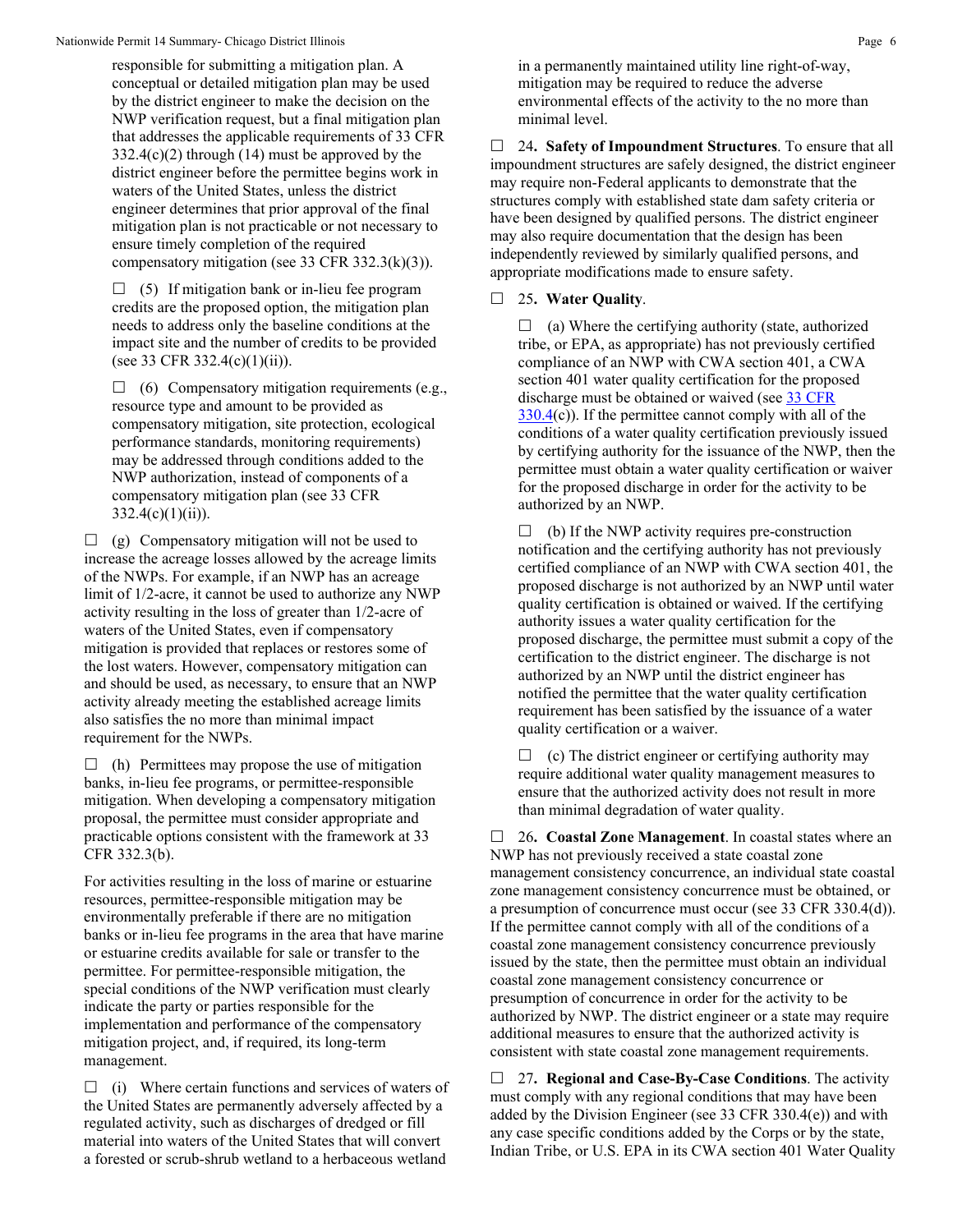Certification, or by the state in its Coastal Zone Management Act consistency determination.

 28**. Use of Multiple Nationwide Permits**. The use of more than one NWP for a single and complete project is authorized, subject to the following restrictions:

 $\Box$  (a) If only one of the NWPs used to authorize the single and complete project has a specified acreage limit, the acreage loss of waters of the United States cannot exceed the acreage limit of the NWP with the highest specified acreage limit. For example, if a road crossing over tidal waters is constructed under NWP 14, with associated bank stabilization authorized by NWP 13, the maximum acreage loss of waters of the United States for the total project cannot exceed 1/3-acre.

 $\Box$  (b) If one or more of the NWPs used to authorize the single and complete project has specified acreage limits, the acreage loss of waters of the United States authorized by those NWPs cannot exceed their respective specified acreage limits. For example, if a commercial development is constructed under NWP 39, and the single and complete project includes the filling of an upland ditch authorized by NWP 46, the maximum acreage loss of waters of the United States for the commercial development under NWP 39 cannot exceed 1/2-acre, and the total acreage loss of waters of United States due to the NWP 39 and 46 activities cannot exceed 1 acre.

 29**. Transfer of Nationwide Permit Verifications**. If the permittee sells the property associated with a nationwide permit verification, the permittee may transfer the nationwide permit verification to the new owner by submitting a letter to the appropriate Corps district office to validate the transfer. A copy of the nationwide permit verification must be attached to the letter, and the letter must contain the following statement and signature:

"When the structures or work authorized by this nationwide permit are still in existence at the time the property is transferred, the terms and conditions of this nationwide permit, including any special conditions, will continue to be binding on the new owner(s) of the property. To validate the transfer of this nationwide permit and the associated liabilities associated with compliance with its terms and conditions, have the transferee sign and date below."

(Transferee)

## (Date)

□ 30. **Compliance Certification**. Each permittee who receives an NWP verification letter from the Corps must provide a signed certification documenting completion of the authorized activity and implementation of any required compensatory mitigation. The success of any required permittee-responsible mitigation, including the achievement of ecological performance standards, will be addressed separately by the district engineer. The Corps will provide the permittee the certification document with the NWP verification letter. The certification document will include:

 $\Box$  (a) A statement that the authorized activity was done in accordance with the NWP authorization, including any general, regional, or activity-specific conditions;

 $\Box$  (b) A statement that the implementation of any required compensatory mitigation was completed in accordance with the permit conditions. If credits from a mitigation bank or in-lieu fee program are used to satisfy the compensatory mitigation requirements, the certification must include the documentation required by 33 CFR 332.3(l)(3) to confirm that the permittee secured the appropriate number and resource type of credits; and

 $\Box$  (c) The signature of the permittee certifying the completion of the activity and mitigation.

The completed certification document must be submitted to the district engineer within 30 days of completion of the authorized activity or the implementation of any required compensatory mitigation, whichever occurs later.

 31**. Activities Affecting Structures or Works Built by the United States.** If an NWP activity also requires review by, or permission from, the Corps pursuant to 33 U.S.C. 408 because it will alter or temporarily or permanently occupy or use a U.S. Army Corps of Engineers (USACE) federally authorized Civil Works project (a "USACE project"), the prospective permittee must submit a pre-construction notification. See paragraph (b)(10) of general condition 32.

An activity that requires section 408 permission and/or review is not authorized by NWP until the appropriate Corps office issues the section 408 permission or completes its review to alter, occupy, or use the USACE project, and the district engineer issues a written NWP verification.

# 32**. Pre-Construction Notification**.

 $\Box$  (a) **Timing**. Where required by the terms of the NWP, the prospective permittee must notify the district engineer by submitting a pre-construction notification (PCN) as early as possible. The district engineer must determine if the PCN is complete within 30 calendar days of the date of receipt and, if the PCN is determined to be incomplete, notify the prospective permittee within that 30 day period to request the additional information necessary to make the PCN complete. The request must specify the information needed to make the PCN complete. As a general rule, district engineers will request additional information necessary to make the PCN complete only once. However, if the prospective permittee does not provide all of the requested information, then the district engineer will notify the prospective permittee that the PCN is still incomplete and the PCN review process will not commence until all of the requested information has been received by the district engineer. The prospective permittee shall not begin the activity until either:

 $\Box$  (1) He or she is notified in writing by the district engineer that the activity may proceed under the NWP with any special conditions imposed by the district or division engineer; or

 $\Box$  (2) 45 calendar days have passed from the district engineer's receipt of the complete PCN and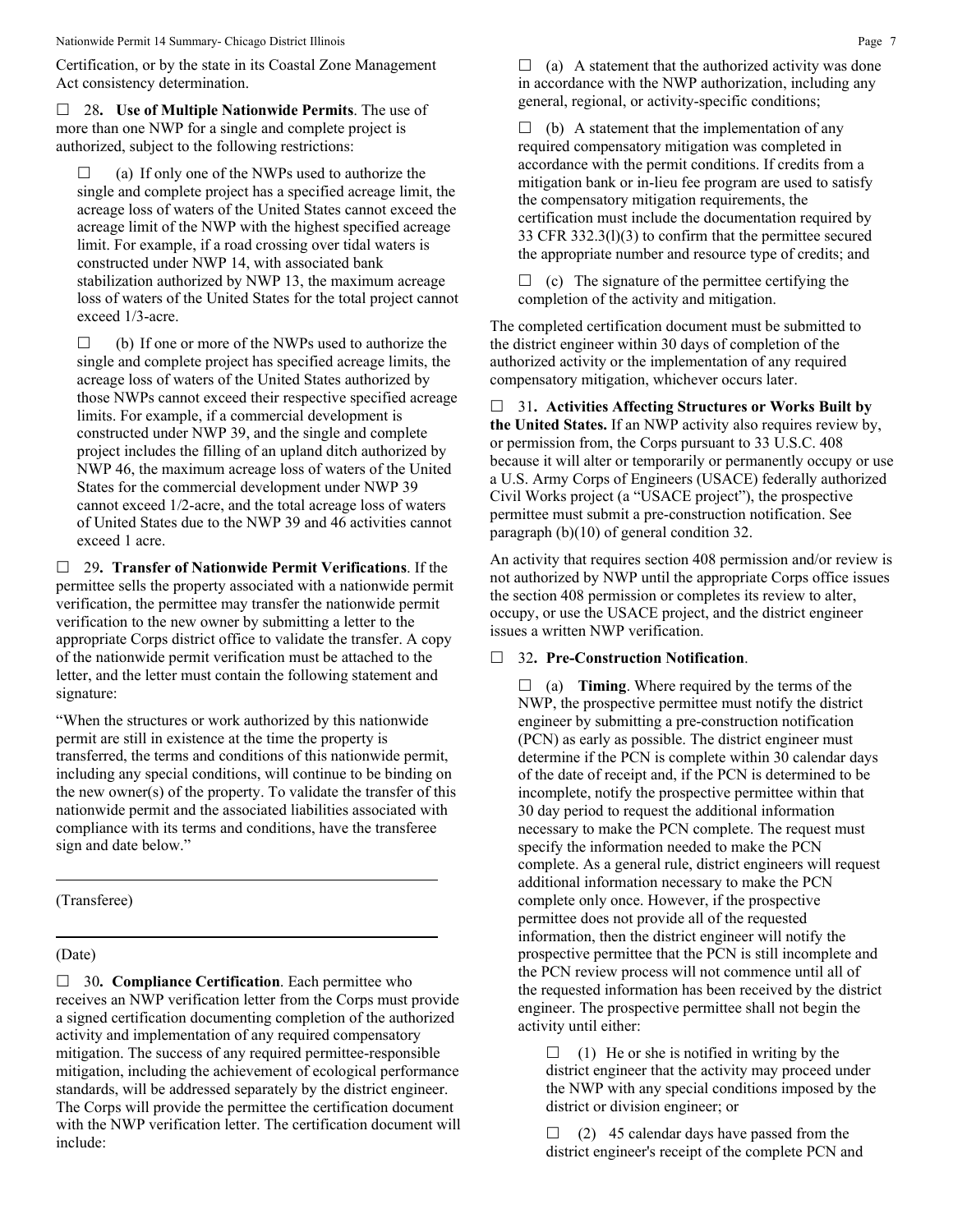the prospective permittee has not received written notice from the district or division engineer. However, if the permittee was required to notify the Corps pursuant to general condition 18 that listed species or critical habitat might be affected or are in the vicinity of the activity, or to notify the Corps pursuant to general condition 20 that the activity might have the potential to cause effects to historic properties, the permittee cannot begin the activity until receiving written notification from the Corps that there is "no effect" on listed species or "no potential to cause effects" on historic properties, or that any consultation required under Section 7 of the Endangered Species Act (see 33 CFR 330.4(f)) and/or section 106 of the National Historic Preservation Act (see 33 CFR 330.4(g)) has been completed. If the proposed activity requires a written waiver to exceed specified limits of an NWP, the permittee may not begin the activity until the district engineer issues the waiver. If the district or division engineer notifies the permittee in writing that an individual permit is required within 45 calendar days of receipt of a complete PCN, the permittee cannot begin the activity until an individual permit has been obtained. Subsequently, the permittee's right to proceed under the NWP may be modified, suspended, or revoked only in accordance with the procedure set forth in 33 CFR 330.5(d)(2).

 (b) **Contents of Pre-Construction Notification**. The PCN must be in writing and include the following information:

 $\Box$  (1) Name, address and telephone numbers of the prospective permittee;

 $\Box$  (2) Location of the proposed activity;

 $\Box$  (3) Identify the specific NWP or NWP(s) the prospective permittee wants to use to authorize the proposed activity;

 $\Box$  (4) (i) A description of the proposed activity; the activity's purpose; direct and indirect adverse environmental effects the activity would cause, including the anticipated amount of loss of wetlands, other special aquatic sites, and other waters expected to result from the NWP activity, in acres, linear feet, or other appropriate unit of measure; a description of any proposed mitigation measures intended to reduce the adverse environmental effects caused by the proposed activity; and any other NWP(s), regional general permit(s), or individual permit(s) used or intended to be used to authorize any part of the proposed project or any related activity, including other separate and distant crossings for linear projects that require Department of the Army authorization but do not require pre-construction notification. The description of the proposed activity and any proposed mitigation measures should be sufficiently detailed to allow the district engineer to determine that the adverse environmental effects of the activity will be no more than minimal and to determine the need for compensatory mitigation or other mitigation measures.

 $\Box$  (ii) For linear projects where one or more single and complete crossings require preconstruction notification, the PCN must include the quantity of anticipated losses of wetlands, other special aquatic sites, and other waters for each single and complete crossing of those wetlands, other special aquatic sites, and other waters (including those single and complete crossings authorized by NWP but do not require PCNs). This information will be used by the district engineer to evaluate the cumulative adverse environmental effects of the proposed linear project, and does not change those non-PCN NWP activities into NWP PCNs.

 $\Box$  (iii) Sketches should be provided when necessary to show that the activity complies with the terms of the NWP. (Sketches usually clarify the activity and when provided results in a quicker decision. Sketches should contain sufficient detail to provide an illustrative description of the proposed activity (e.g., a conceptual plan), but do not need to be detailed engineering plans);

 $\Box$  (5) The PCN must include a delineation of wetlands, other special aquatic sites, and other waters, such as lakes and ponds, perennial, and intermittent, on the project site. Wetland delineations must be prepared in accordance with the current method required by the Corps. The permittee may ask the Corps to delineate the special aquatic sites and other waters on the project site, but there may be a delay if the Corps does the delineation, especially if the project site is large or contains many wetlands, other special aquatic sites, and other waters. Furthermore, the 45-day period will not start until the delineation has been submitted to or completed by the Corps, as appropriate;

 $\Box$  (6) If the proposed activity will result in the loss of greater than 1/10-acre of wetlands or 3/100 acre of stream bed and a PCN is required, the prospective permittee must submit a statement describing how the mitigation requirement will be satisfied, or explaining why the adverse environmental effects are no more than minimal and why compensatory mitigation should not be required. As an alternative, the prospective permittee may submit a conceptual or detailed mitigation plan.

 $\Box$  (7) For non-federal permittees, if any listed species (or species proposed for listing) or designated critical habitat (or critical habitat proposed for such designation) might be affected or is in the vicinity of the activity, or if the activity is located in designated critical habitat (or critical habitat proposed for such designation), the PCN must include the name(s) of those endangered or threatened species (or species proposed for listing) that might be affected by the proposed activity or utilize the designated critical habitat (or critical habitat proposed for such designation) that might be affected by the proposed activity. For NWP activities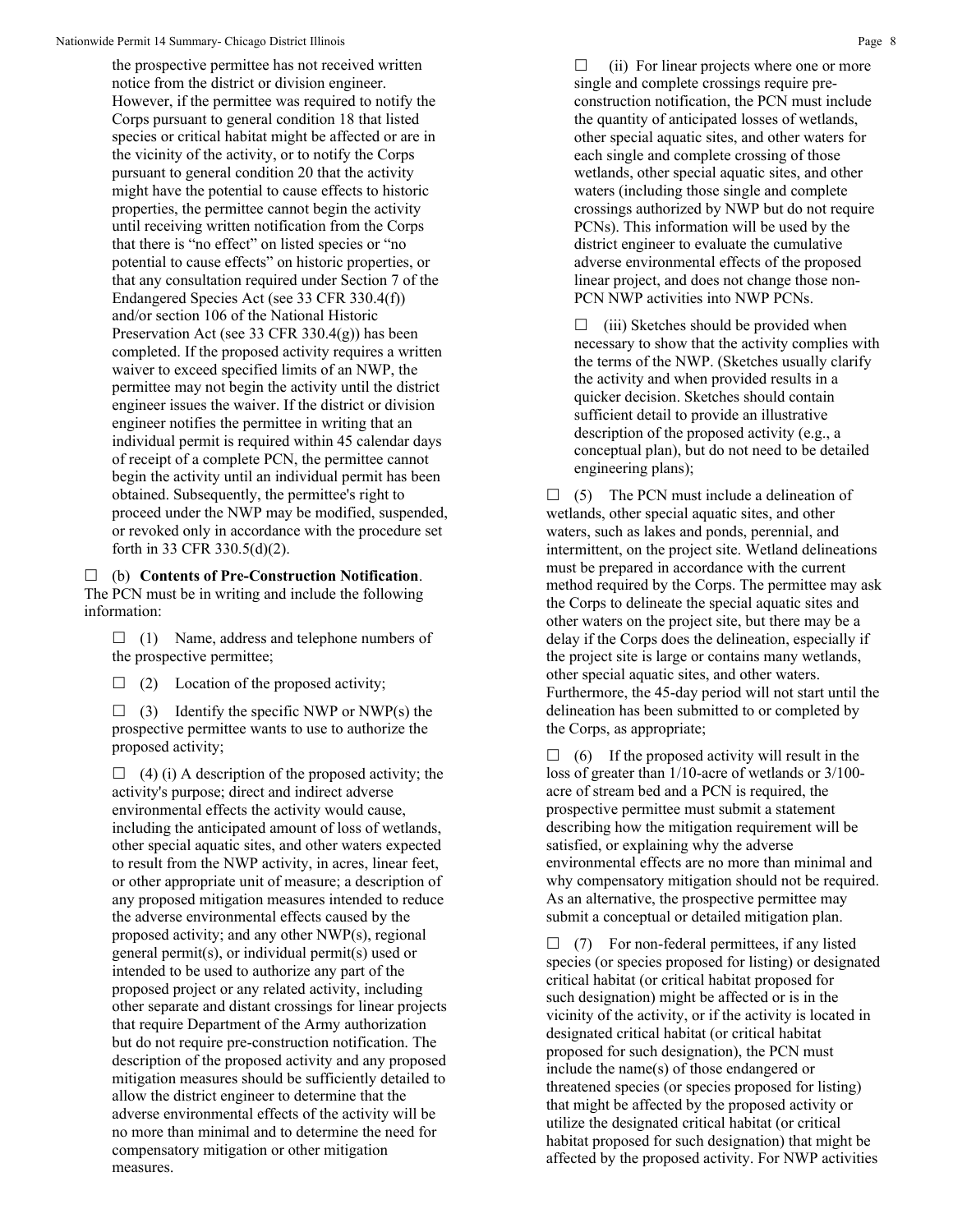that require pre-construction notification, Federal permittees must provide documentation demonstrating compliance with the Endangered Species Act;

 $\Box$  (8) For non-federal permittees, if the NWP activity might have the potential to cause effects to a historic property listed on, determined to be eligible for listing on, or potentially eligible for listing on, the National Register of Historic Places, the PCN must state which historic property might have the potential to be affected by the proposed activity or include a vicinity map indicating the location of the historic property. For NWP activities that require preconstruction notification, Federal permittees must provide documentation demonstrating compliance with section 106 of the National Historic Preservation Act;

 $\Box$  (9) For an activity that will occur in a component of the National Wild and Scenic River System, or in a river officially designated by Congress as a "study river" for possible inclusion in the system while the river is in an official study status, the PCN must identify the Wild and Scenic River or the "study river" (see general condition 16); and

 $\Box$  (10) For an NWP activity that requires permission from, or review by, the Corps pursuant to 33 U.S.C. 408 because it will alter or temporarily or permanently occupy or use a U.S. Army Corps of Engineers federally authorized civil works project, the pre-construction notification must include a statement confirming that the project proponent has submitted a written request for section 408 permission from, or review by, the Corps office having jurisdiction over that USACE project.

 (c) **Form of Pre-Construction Notification.** The nationwide permit pre-construction notification form (Form ENG 6082) should be used for NWP PCNs. A letter containing the required information may also be used. Applicants may provide electronic files of PCNs and supporting materials if the district engineer has established tools and procedures for electronic submittals.

#### (d) **Agency Coordination**:

 $\Box$  (1) The district engineer will consider any comments from Federal and state agencies concerning the proposed activity's compliance with the terms and conditions of the NWPs and the need for mitigation to reduce the activity's adverse environmental effects so that they are no more than minimal.

 $\Box$  (2) Agency coordination is required for:

i) All NWP activities that require preconstruction notification and result in the loss of greater than 1/2-acre of waters of the United States;

ii) NWP 13 activities in excess of 500 linear feet, fills greater than one cubic yard per running foot, or involve discharges of dredged or fill material into special aquatic sites; and

(iii) NWP 54 activities in excess of 500 linear feet, or that extend into the waterbody more than 30 feet from the mean low water line in tidal waters or the ordinary high water mark in the Great Lakes.

 $\Box$  (3) When agency coordination is required, the district engineer will immediately provide (e.g., via email, facsimile transmission, overnight mail, or other expeditious manner) a copy of the complete PCN to the appropriate Federal or state offices (FWS, state natural resource or water quality agency, EPA, and, if appropriate, the NMFS). With the exception of NWP 37, these agencies will have 10 calendar days from the date the material is transmitted to notify the district engineer via telephone, facsimile transmission, or email that they intend to provide substantive, site-specific comments. The comments must explain why the agency believes the adverse environmental effects will be more than minimal. If so contacted by an agency, the district engineer will wait an additional 15 calendar days before making a decision on the pre-construction notification. The district engineer will fully consider agency comments received within the specified time frame concerning the proposed activity's compliance with the terms and conditions of the NWPs, including the need for mitigation to ensure that the net adverse environmental effects of the proposed activity are no more than minimal. The district engineer will provide no response to the resource agency, except as provided below. The district engineer will indicate in the administrative record associated with each preconstruction notification that the resource agencies' concerns were considered. For NWP 37, the emergency watershed protection and rehabilitation activity may proceed immediately in cases where there is an unacceptable hazard to life or a significant loss of property or economic hardship will occur. The district engineer will consider any comments received to decide whether the NWP 37 authorization should be modified, suspended, or revoked in accordance with the procedures at 33 CFR 330.5.

 $\Box$  (4) In cases of where the prospective permittee is not a Federal agency, the district engineer will provide a response to NMFS within 30 calendar days of receipt of any Essential Fish Habitat conservation recommendations, as required by section 305(b)(4)(B) of the Magnuson-Stevens Fishery Conservation and Management Act.

 $\Box$  (5) Applicants are encouraged to provide the Corps with either electronic files or multiple copies of pre-construction notifications to expedite agency coordination.

#### **C. District Engineer's Decision**

 $\Box$  1. In reviewing the PCN for the proposed activity, the district engineer will determine whether the activity authorized by the NWP will result in more than minimal individual or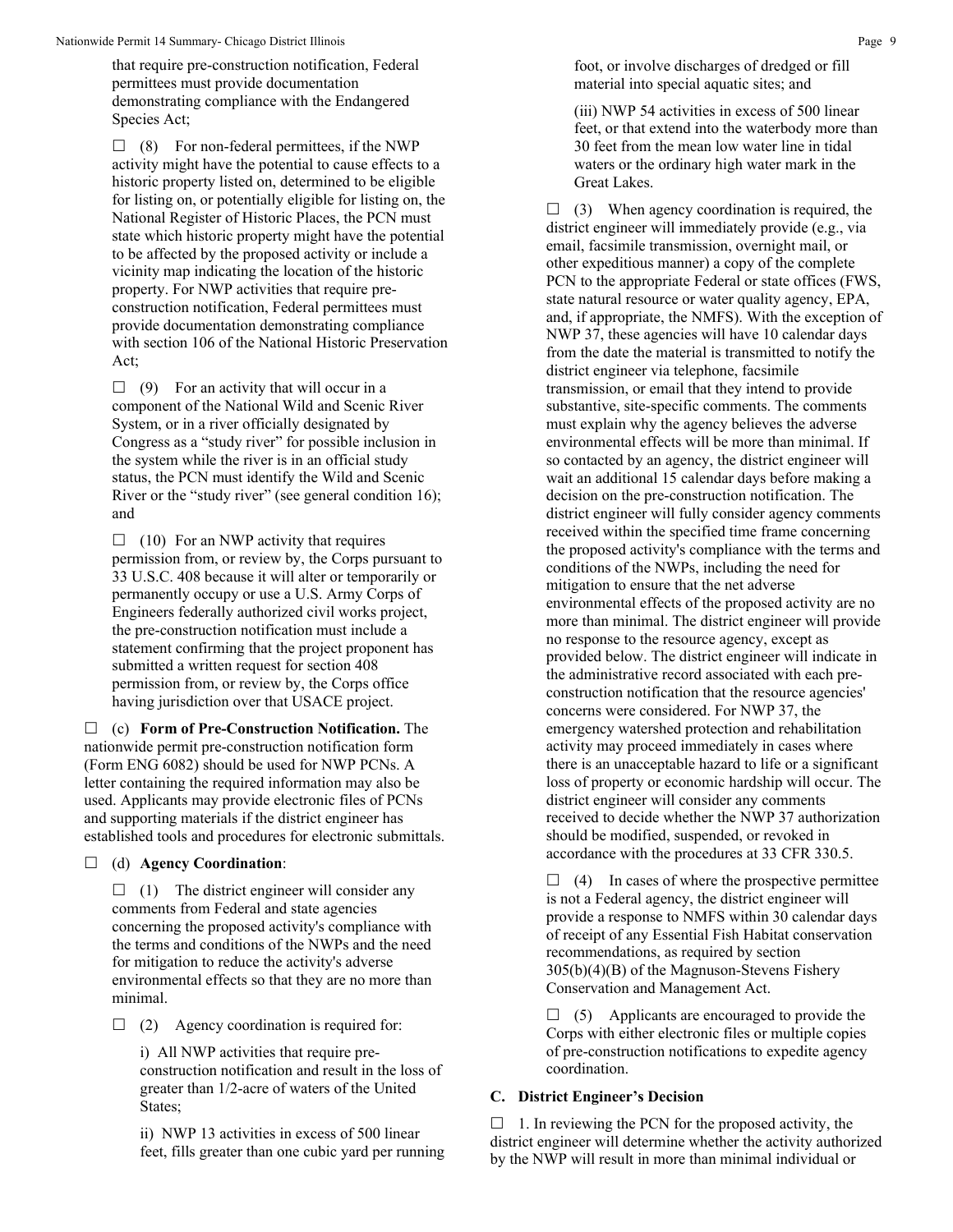cumulative adverse environmental effects or may be contrary to the public interest. If a project proponent requests authorization by a specific NWP, the district engineer should issue the NWP verification for that activity if it meets the terms and conditions of that NWP, unless he or she determines, after considering mitigation, that the proposed activity will result in more than minimal individual and cumulative adverse effects on the aquatic environment and other aspects of the public interest and exercises discretionary authority to require an individual permit for the proposed activity. For a linear project, this determination will include an evaluation of the single and complete crossings of waters of the United States that require PCNs to determine whether they individually satisfy the terms and conditions of the NWP(s), as well as the cumulative effects caused by all of the crossings of waters of the United States authorized by NWP.

If an applicant requests a waiver of an applicable limit, as provided for in NWPs 13, 36, or 54, the district engineer will only grant the waiver upon a written determination that the NWP activity will result in only minimal individual and cumulative adverse environmental effects.

 2. When making minimal adverse environmental effects determinations the district engineer will consider the direct and indirect effects caused by the NWP activity. He or she will also consider the cumulative adverse environmental effects caused by activities authorized by NWP and whether those cumulative adverse environmental effects are no more than minimal. The district engineer will also consider site specific factors, such as the environmental setting in the vicinity of the NWP activity, the type of resource that will be affected by the NWP activity, the functions provided by the aquatic resources that will be affected by the NWP activity, the degree or magnitude to which the aquatic resources perform those functions, the extent that aquatic resource functions will be lost as a result of the NWP activity (e.g., partial or complete loss), the duration of the adverse effects (temporary or permanent), the importance of the aquatic resource functions to the region (e.g., watershed or ecoregion), and mitigation required by the district engineer. If an appropriate functional or condition assessment method is available and practicable to use, that assessment method may be used by the district engineer to assist in the minimal adverse environmental effects determination. The district engineer may add case-specific special conditions to the NWP authorization to address site-specific environmental concerns.

 $\Box$  3. If the proposed activity requires a PCN and will result in a loss of greater than 1/10-acre of wetlands or 3/100 acre of stream bed, the prospective permittee should submit a mitigation proposal with the PCN. Applicants may also propose compensatory mitigation for NWP activities with smaller impacts, or for impacts to other types of waters. The district engineer will consider any proposed compensatory mitigation or other mitigation measures the applicant has included in the proposal in determining whether the net adverse environmental effects of the proposed activity are no more than minimal. The compensatory mitigation proposal may be either conceptual or detailed. If the district engineer determines that the activity complies with the terms and conditions of the NWP and that the adverse environmental effects are no more than minimal, after considering mitigation, the district engineer will notify the permittee and include any

activity-specific conditions in the NWP verification the district engineer deems necessary. Conditions for compensatory mitigation requirements must comply with the appropriate provisions at  $33 \text{ CFR } 332.3(k)$ . The district engineer must approve the final mitigation plan before the permittee commences work in waters of the United States, unless the district engineer determines that prior approval of the final mitigation plan is not practicable or not necessary to ensure timely completion of the required compensatory mitigation. If the prospective permittee elects to submit a compensatory mitigation plan with the PCN, the district engineer will expeditiously review the proposed compensatory mitigation plan. The district engineer must review the proposed compensatory mitigation plan within 45 calendar days of receiving a complete PCN and determine whether the proposed mitigation would ensure that the NWP activity results in no more than minimal adverse environmental effects. If the net adverse environmental effects of the NWP activity (after consideration of the mitigation proposal) are determined by the district engineer to be no more than minimal, the district engineer will provide a timely written response to the applicant. The response will state that the NWP activity can proceed under the terms and conditions of the NWP, including any activity-specific conditions added to the NWP authorization by the district engineer.

 $\Box$  4. If the district engineer determines that the adverse environmental effects of the proposed activity are more than minimal, then the district engineer will notify the applicant either: (a) That the activity does not qualify for authorization under the NWP and instruct the applicant on the procedures to seek authorization under an individual permit; (b) that the activity is authorized under the NWP subject to the applicant's submission of a mitigation plan that would reduce the adverse environmental effects so that they are no more than minimal; or (c) that the activity is authorized under the NWP with specific modifications or conditions. Where the district engineer determines that mitigation is required to ensure no more than minimal adverse environmental effects, the activity will be authorized within the 45-day PCN period (unless additional time is required to comply with general conditions 18, 20, and/or 31), with activity-specific conditions that state the mitigation requirements. The authorization will include the necessary conceptual or detailed mitigation plan or a requirement that the applicant submit a mitigation plan that would reduce the adverse environmental effects so that they are no more than minimal. When compensatory mitigation is required, no work in waters of the United States may occur until the district engineer has approved a specific mitigation plan or has determined that prior approval of a final mitigation plan is not practicable or not necessary to ensure timely completion of the required compensatory mitigation.

#### D. **Further Information**

1. District engineers have authority to determine if an activity complies with the terms and conditions of an NWP.

2. NWPs do not obviate the need to obtain other federal, state, or local permits, approvals, or authorizations required by law.

3. NWPs do not grant any property rights or exclusive privileges.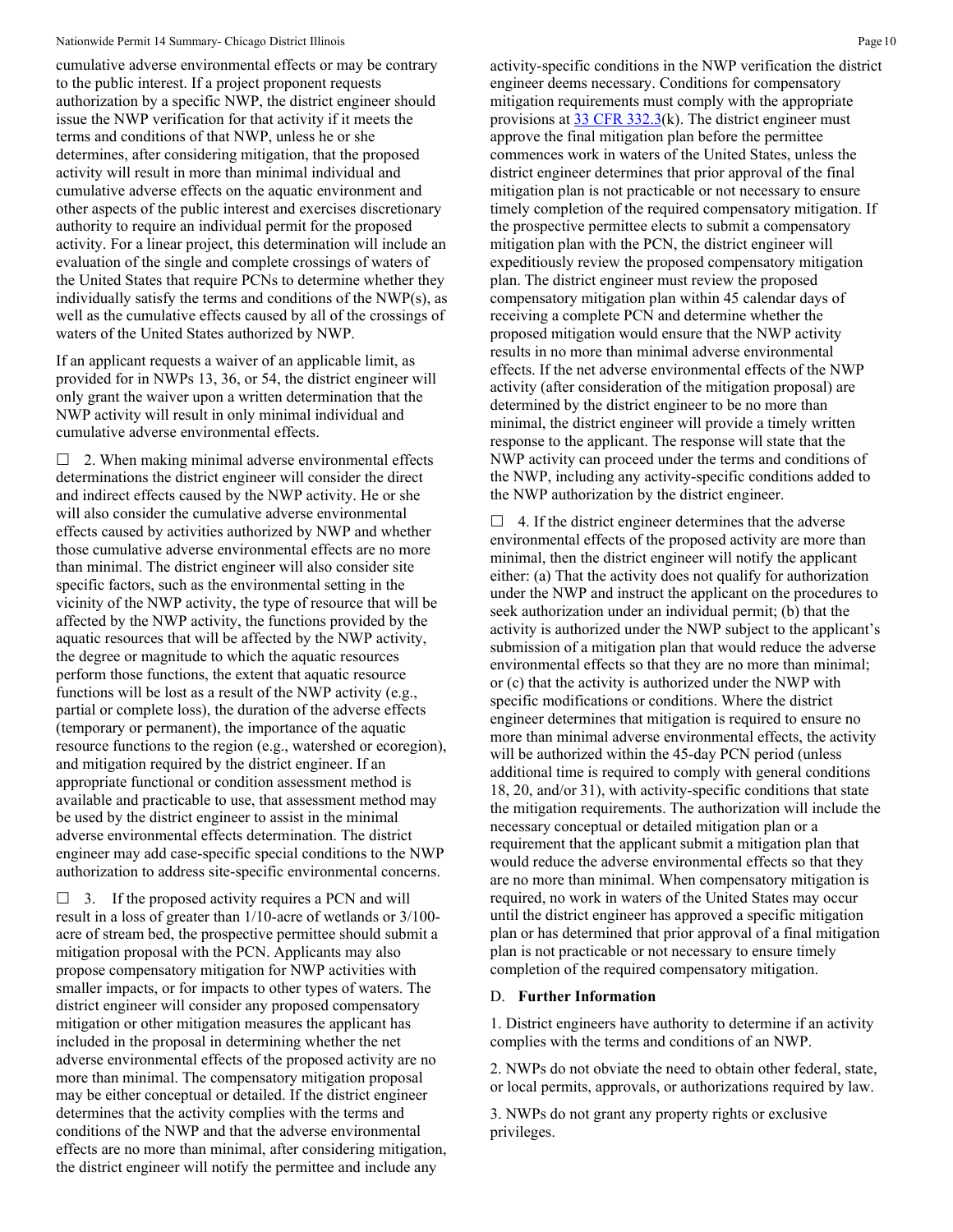4. NWPs do not authorize any injury to the property or rights of others.

5. NWPs do not authorize interference with any existing or proposed Federal project (see general condition 31).

## E. **Definitions**

**Best management practices (BMPs)**: Policies, practices, procedures, or structures implemented to mitigate the adverse environmental effects on surface water quality resulting from development. BMPs are categorized as structural or nonstructural.

**Compensatory mitigation**: The restoration (re-establishment or rehabilitation), establishment (creation), enhancement, and/or in certain circumstances preservation of aquatic resources for the purposes of offsetting unavoidable adverse impacts which remain after all appropriate and practicable avoidance and minimization has been achieved.

**Currently serviceable**: Useable as is or with some maintenance, but not so degraded as to essentially require reconstruction.

**Direct effects**: Effects that are caused by the activity and occur at the same time and place.

**Discharge:** The term "discharge" means any discharge of dredged or fill material into waters of the United States.

**Ecological reference:** A model used to plan and design an aquatic habitat and riparian area restoration, enhancement, or establishment activity under NWP 27. An ecological reference may be based on the structure, functions, and dynamics of an aquatic habitat type or a riparian area type that currently exists in the region where the proposed NWP 27 activity is located. Alternatively, an ecological reference may be based on a conceptual model for the aquatic habitat type or riparian area type to be restored, enhanced, or established as a result of the proposed NWP 27 activity. An ecological reference takes into account the range of variation of the aquatic habitat type or riparian area type in the region.

**Enhancement**: The manipulation of the physical, chemical, or biological characteristics of an aquatic resource to heighten, intensify, or improve a specific aquatic resource function(s). Enhancement results in the gain of selected aquatic resource function(s), but may also lead to a decline in other aquatic resource function(s). Enhancement does not result in a gain in aquatic resource area.

**Establishment (creation):** The manipulation of the physical, chemical, or biological characteristics present to develop an aquatic resource that did not previously exist at an upland site. Establishment results in a gain in aquatic resource area.

**High Tide Line**: The line of intersection of the land with the water's surface at the maximum height reached by a rising tide. The high tide line may be determined, in the absence of actual data, by a line of oil or scum along shore objects, a more or less continuous deposit of fine shell or debris on the foreshore or berm, other physical markings or characteristics, vegetation lines, tidal gages, or other suitable means that delineate the general height reached by a rising tide. The line encompasses spring high tides and other high tides that occur with periodic frequency but does not include storm surges in

which there is a departure from the normal or predicted reach of the tide due to the piling up of water against a coast by strong winds such as those accompanying a hurricane or other intense storm.

**Historic Property**: Any prehistoric or historic district, site (including archaeological site), building, structure, or other object included in, or eligible for inclusion in, the National Register of Historic Places maintained by the Secretary of the Interior. This term includes artifacts, records, and remains that are related to and located within such properties. The term includes properties of traditional religious and cultural importance to an Indian tribe or Native Hawaiian organization and that meet the National Register criteria (36 CFR part 60).

**Independent utility**: A test to determine what constitutes a single and complete non-linear project in the Corps Regulatory Program. A project is considered to have independent utility if it would be constructed absent the construction of other projects in the project area. Portions of a multi-phase project that depend upon other phases of the project do not have independent utility. Phases of a project that would be constructed even if the other phases were not built can be considered as separate single and complete projects with independent utility.

**Indirect effects**: Effects that are caused by the activity and are later in time or farther removed in distance, but are still reasonably foreseeable.

**Loss of waters of the United States**: Waters of the United States that are permanently adversely affected by filling, flooding, excavation, or drainage because of the regulated activity. The loss of stream bed includes the acres of stream bed that are permanently adversely affected by filling or excavation because of the regulated activity. Permanent adverse effects include permanent discharges of dredged or fill material that change an aquatic area to dry land, increase the bottom elevation of a waterbody, or change the use of a waterbody. The acreage of loss of waters of the United States is a threshold measurement of the impact to jurisdictional waters for determining whether a project may qualify for an NWP; it is not a net threshold that is calculated after considering compensatory mitigation that may be used to offset losses of aquatic functions and services. Waters of the United States temporarily filled, flooded, excavated, or drained, but restored to pre-construction contours and elevations after construction, are not included in the measurement of loss of waters of the United States. Impacts resulting from activities that do not require Department of the Army authorization, such as activities eligible for exemptions under section 404(f) of the Clean Water Act, are not considered when calculating the loss of waters of the United States.

**Navigable waters:** Waters subject to section 10 of the Rivers and Harbors Act of 1899. These waters are defined at 33 CFR part 329.

**Non-tidal wetland**: A non-tidal wetland is a wetland that is not subject to the ebb and flow of tidal waters. Non-tidal wetlands contiguous to tidal Start Printed Page 57394waters are located landward of the high tide line (i.e., spring high tide line).

**Open water:** For purposes of the NWPs, an open water is any area that in a year with normal patterns of precipitation has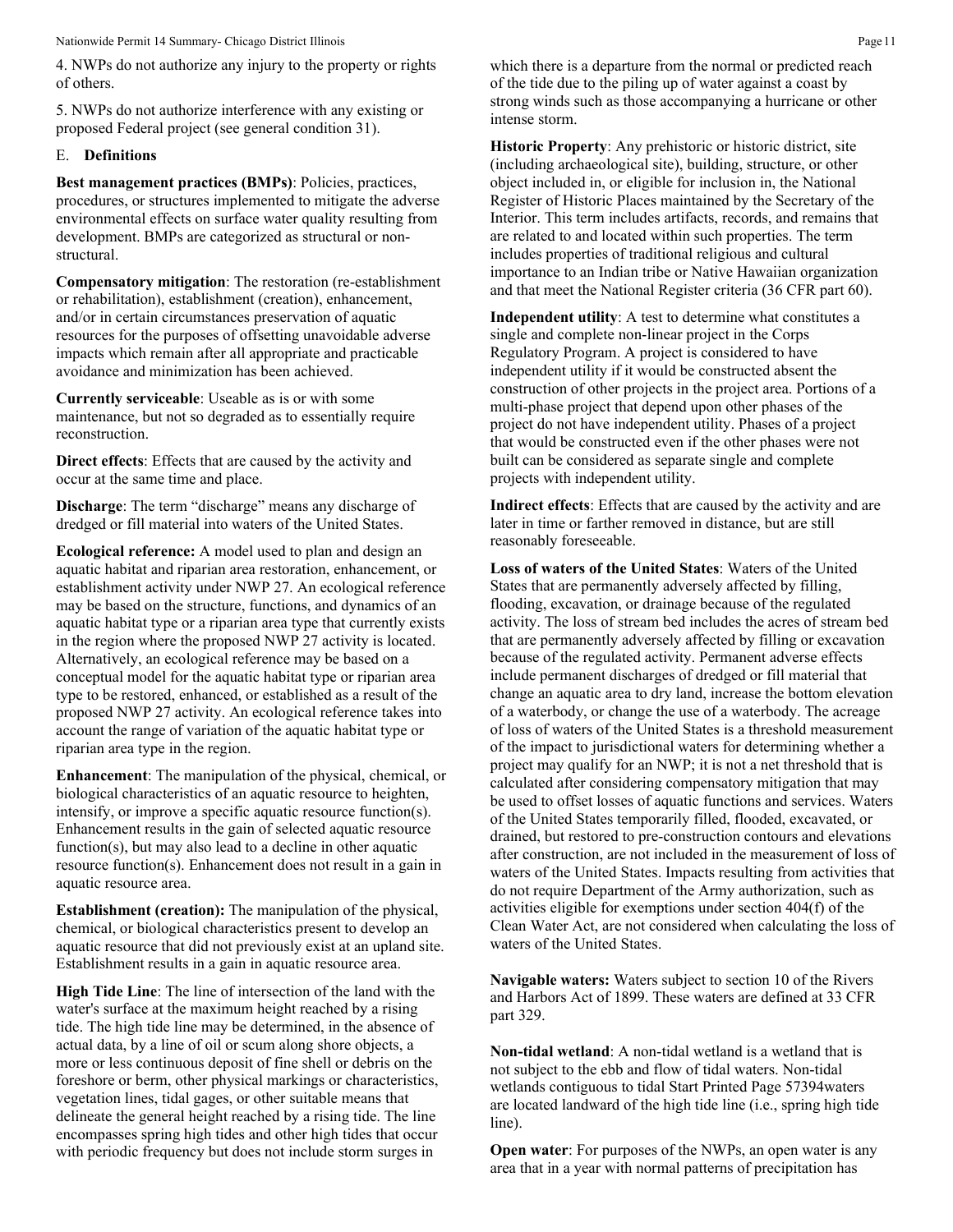water flowing or standing above ground to the extent that an ordinary high water mark can be determined. Aquatic vegetation within the area of flowing or standing water is either non-emergent, sparse, or absent. Vegetated shallows are considered to be open waters. Examples of "open waters" include rivers, streams, lakes, and ponds.

**Ordinary High Water Mark**: The term ordinary high water mark means that line on the shore established by the fluctuations of water and indicated by physical characteristics such as a clear, natural line impressed on the bank, shelving, changes in the character of soil, destruction of terrestrial vegetation, the presence of litter and debris, or other appropriate means that consider the characteristics of the surrounding areas.

**Perennial stream**: A perennial stream has surface water flowing continuously year-round during a typical year.

**Practicable**: Available and capable of being done after taking into consideration cost, existing technology, and logistics in light of overall project purposes.

**Pre-construction notification:** A request submitted by the project proponent to the Corps for confirmation that a particular activity is authorized by nationwide permit. The request may be a permit application, letter, or similar document that includes information about the proposed work and its anticipated environmental effects. Pre-construction notification may be required by the terms and conditions of a nationwide permit, or by regional conditions. A preconstruction notification may be voluntarily submitted in cases where pre-construction notification is not required and the project proponent wants confirmation that the activity is authorized by nationwide permit.

**Preservation**: The removal of a threat to, or preventing the decline of, aquatic resources by an action in or near those aquatic resources. This term includes activities commonly associated with the protection and maintenance of aquatic resources through the implementation of appropriate legal and physical mechanisms. Preservation does not result in a gain of aquatic resource area or functions.

**Re-establishment**: The manipulation of the physical, chemical, or biological characteristics of a site with the goal of returning natural/historic functions to a former aquatic resource. Re-establishment results in rebuilding a former aquatic resource and results in a gain in aquatic resource area and functions.

**Rehabilitation**: The manipulation of the physical, chemical, or biological characteristics of a site with the goal of repairing natural/historic functions to a degraded aquatic resource. Rehabilitation results in a gain in aquatic resource function, but does not result in a gain in aquatic resource area.

**Restoration**: The manipulation of the physical, chemical, or biological characteristics of a site with the goal of returning natural/historic functions to a former or degraded aquatic resource. For the purpose of tracking net gains in aquatic resource area, restoration is divided into two categories: Reestablishment and rehabilitation.

**Riffle and pool complex**: Riffle and pool complexes are special aquatic sites under the 404(b)(1) Guidelines. Riffle and pool complexes sometimes characterize steep gradient sections of streams. Such stream sections are recognizable by their hydraulic characteristics. The rapid movement of water over a course substrate in riffles results in a rough flow, a turbulent surface, and high dissolved oxygen levels in the water. Pools are deeper areas associated with riffles. A slower stream velocity, a streaming flow, a smooth surface, and a finer substrate characterize pools.

**Riparian areas**: Riparian areas are lands next to streams, lakes, and estuarine-marine shorelines. Riparian areas are transitional between terrestrial and aquatic ecosystems, through which surface and subsurface hydrology connects riverine, lacustrine, estuarine, and marine waters with their adjacent wetlands, non-wetland waters, or uplands. Riparian areas provide a variety of ecological functions and services and help improve or maintain local water quality. (See general condition 23.)

**Shellfish seeding**: The placement of shellfish seed and/or suitable substrate to increase shellfish production. Shellfish seed consists of immature individual shellfish or individual shellfish attached to shells or shell fragments (i.e., spat on shell). Suitable substrate may consist of shellfish shells, shell fragments, or other appropriate materials placed into waters for shellfish habitat.

**Single and complete linear project:** A linear project is a project constructed for the purpose of getting people, goods, or services from a point of origin to a terminal point, which often involves multiple crossings of one or more waterbodies at separate and distant locations. The term "single and complete project" is defined as that portion of the total linear project proposed or accomplished by one owner/developer or partnership or other association of owners/developers that includes all crossings of a single water of the United States (i.e., a single waterbody) at a specific location. For linear projects crossing a single or multiple waterbodies several times at separate and distant locations, each crossing is considered a single and complete project for purposes of NWP authorization. However, individual channels in a braided stream or river, or individual arms of a large, irregularly shaped wetland or lake, etc., are not separate waterbodies, and crossings of such features cannot be considered separately.

**Single and complete non-linear project**: For non-linear projects, the term "single and complete project" is defined at 33 CFR 330.2(i) as the total project proposed or accomplished by one owner/developer or partnership or other association of owners/developers. A single and complete non-linear project must have independent utility (see definition of "independent utility"). Single and complete non-linear projects may not be "piecemealed" to avoid the limits in an NWP authorization.

**Stormwater management:** Stormwater management is the mechanism for controlling stormwater runoff for the purposes of reducing downstream erosion, water quality degradation, and flooding and mitigating the adverse effects of changes in land use on the aquatic environment.

**Stormwater management facilities**: Stormwater management facilities are those facilities, including but not limited to, stormwater retention and detention ponds and best management practices, which retain water for a period of time to control runoff and/or improve the quality (i.e., by reducing